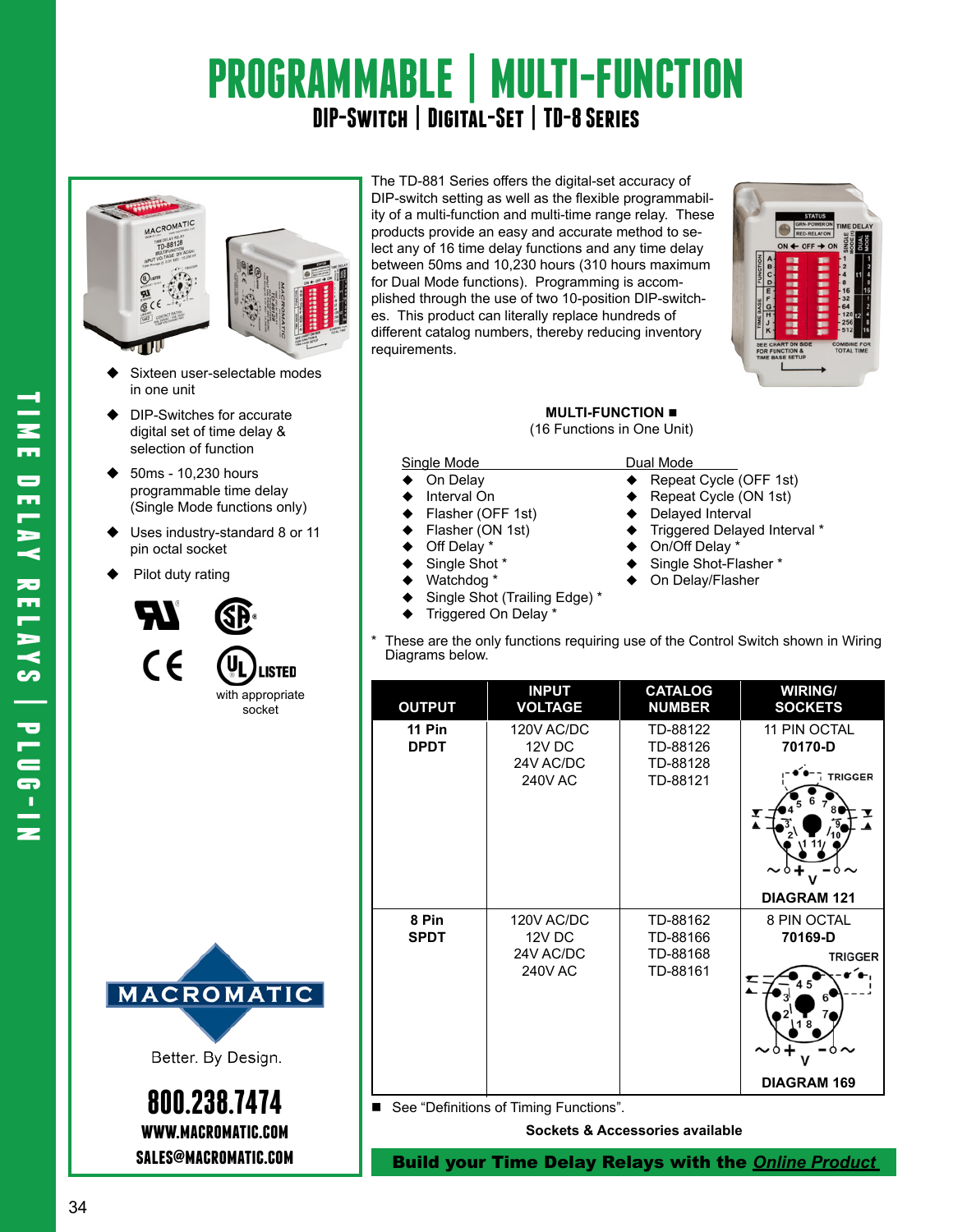# **PROGRAMMABLE | SINGLE FUNCTION DIP-Switch | Digital-Set | TD-8 Series**

The TD-8 Series time delay relays offer an easy and accurate method to select any time delay between 100ms and 1,023 hours. Programming is accomplished through the use of a 10-position DIP-switch. Each position is marked with a binary time increment. The required delay is selected by moving the switch of each increment to the ON position and adding their corresponding values (see examples below). This method provides a greater setting accuracy than is found on other units with an analog potentiometer. An LED indicates relay status.

| <b>FUNCTION</b>                                                                                  | <b>INPUT</b><br><b>VOLTAGE</b><br>50/60Hz.          | <b>CATALOG</b><br><b>NUMBER **</b>                       | <b>WIRING/</b><br><b>SOCKETS</b>          |
|--------------------------------------------------------------------------------------------------|-----------------------------------------------------|----------------------------------------------------------|-------------------------------------------|
| <b>ON DELAY</b><br>A                                                                             | 120V AC/DC<br>12V DC<br>24V AC/DC<br><b>240V AC</b> | TD-80222-**<br>TD-80226-**<br>TD-80228-**<br>TD-80221-** | 8 PIN OCTAL<br>70169-D                    |
| <b>INTERVAL ON</b><br>B                                                                          | 120V AC/DC<br>12V DC<br>24V AC/DC<br><b>240V AC</b> | TD-80522-**<br>TD-80526-**<br>TD-80528-**<br>TD-80521-** |                                           |
| <b>REPEAT CYCLE *</b><br>(OFF Time First Followed<br>By ON Time<br>and Repeating) $\blacksquare$ | 120V AC/DC<br>12V DC<br>24V AC/DC<br><b>240V AC</b> | TD-83122-**<br>TD-83126-**<br>TD-83128-**<br>TD-83121-** | <b>DIAGRAM1</b>                           |
| <b>REPEAT CYCLE *</b><br>(ON Time First Followed<br>By OFF Time<br>M<br>and Repeating)           | 120V AC/DC<br>12V DC<br>24V AC/DC<br><b>240V AC</b> | TD-85122-**<br>TD-85126-**<br>TD-85128-**<br>TD-85121-** |                                           |
| <b>OFF DELAY</b><br>Control Switch Trigger<br>C                                                  | 120V AC/DC<br>12V DC<br>24V AC/DC<br><b>240V AC</b> | TD-81622-**<br>TD-81626-**<br>TD-81628-**<br>TD-81621-** | 11 PIN OCTAL<br>70170-D<br><b>TRIGGER</b> |
| SINGLE SHOT<br>Control Switch Trigger<br>D                                                       | 120V AC/DC<br>12V DC<br>24V AC/DC<br><b>240V AC</b> | TD-81522-**<br>TD-81526-**<br>TD-81528-**<br>TD-81521-** | I<br><b>DIAGRAM2</b>                      |

■ See "Definitions of Timing Functions". ON & OFF Time Ranges for these functions are the same. See *www.macromatic.com/onoff* for information on how to order a unit with different ON & OFF time ranges.

## **Time Delays**



**Sockets & Accessories available**

Build your Time Delay Relays with the *Online P[roduct](http:/http://www.macromatic.com/product-builder/home/)* 



#### **Single Mode Dual Mode**

- DIP-Switches for accurate digital set of time delay
- 100ms 1,023 hours programmable time delay
- Uses industry-standard 8 or 11 pin octal sockets
- 10A DPDT output contacts
- LED indicates relay status
- $\blacklozenge$  Pilot duty rating





Better. By Design.

**800.238.7474 www.macromatic.com sales@macromatic.com**